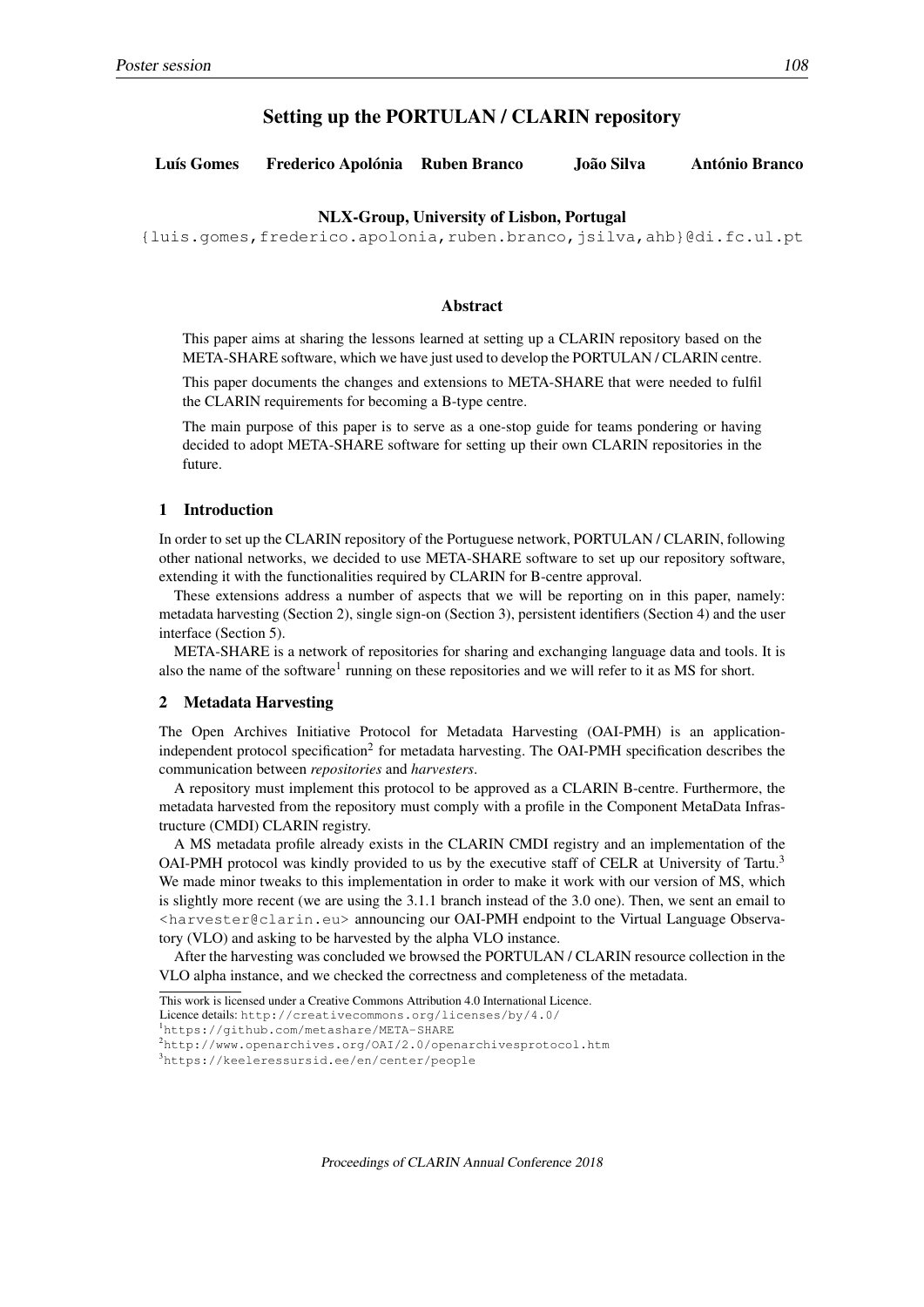

Figure 1: Using a Service Provider Proxy (SPP) to overcome PySAML2 limitations in terms of the number of IdPs it is able to handle.

#### 3 Single Sign-On with SAML2

The Security Assertion Markup Language version 2 (SAML2) is an open standard XML-based framework that enables user authentication within a federation of web Service Providers (SPs) and Identity Providers (IdPs) through Single Sign-On (SSO). In practice, once users have authenticated themselves to a federated IdP, they will thereafter remain authenticated for any service provided by the federated SPs until they explicitly logout.

MS is implemented in Django and djangosaml2<sup>4</sup> integrates the PySAML2 library as a Django application and authentication backend, making it easy to integrate MS as a SAML2 SP. Unfortunately, the PySAML2 library is unable to cope with a large number of IdPs, and when we tried to load the metadata file of the CLARIN federation IdPs a "too many open files" exception was raised (apparently PySAML2 opens many auxiliary files to process a single large metadata XML). Thus, to work around this PySAML2 limitation, we set up a Service Provider Proxy (SPP) using SimpleSAMLphp<sup>5</sup>.

As depicted in Figure 1, the proxy behaves as an IdP to our SP (the only IdP that the SP must known about) and behaves as a SP to the IdPs in the CLARIN federation. The local copy of the federation IdPs metadata XML is synced to the master metadata file<sup>6</sup> on a daily basis.

When a user tries to access a service provided by a federated SP, the SP needs to contact the IdP of the user's home institution/organization to authenticate the user and obtain identity attributes such as the user's name and email address.

The number of IdPs in a federation such as CLARIN may be over one thousand and thus a special service called *WAYF* or *Discovery Service* is needed to allow the users to *easily* select the IdP of their home institution from such a large list. Instead of simply presenting a list containing all IdPs in the federation, a good WAYF service will try to automatically detect the users' institution based on several parameters such as the IP address and geo-location of the computer. Also, the user's choice of IdP will be memorized by the WAYF service and recalled upon subsequent visits.

Since we have deployed SimpleSAMLphp as a SPP, we could also use its WAYF implementation. However, we have configured our SPP to redirect users to the CLARIN WAYF service<sup>7</sup> instead, which is based on DiscoJuice<sup>8</sup> and we find it to provide a more user friendly interface than the WAYF of SimpleSAMLphp.

## 4 PIDs

The use of Persistent Identifiers (PIDs) for resources is a requirement for B-centre repositories.

Fortunately, MS has a metadata field for storing externally-assigned identifiers such as the PID of a resource. Thus far, we have not automated the generation of PIDs for resources deposited in the repository, but we have plans for integrating MS with ePIC<sup>9</sup> through its RESTful API, allowing easy generation of a PID from the metadata editor interface.

<sup>7</sup>https://www.clarin.eu/content/clarin-central-discovery-service

```
8http://discojuice.org/
```

```
9http://www.pidconsortium.eu/
```
<sup>4</sup>https://pypi.org/project/djangosaml2/

<sup>5</sup>https://simplesamlphp.org/

<sup>6</sup>https://infra.clarin.eu/aai/prod\_md\_about\_spf\_idps.xml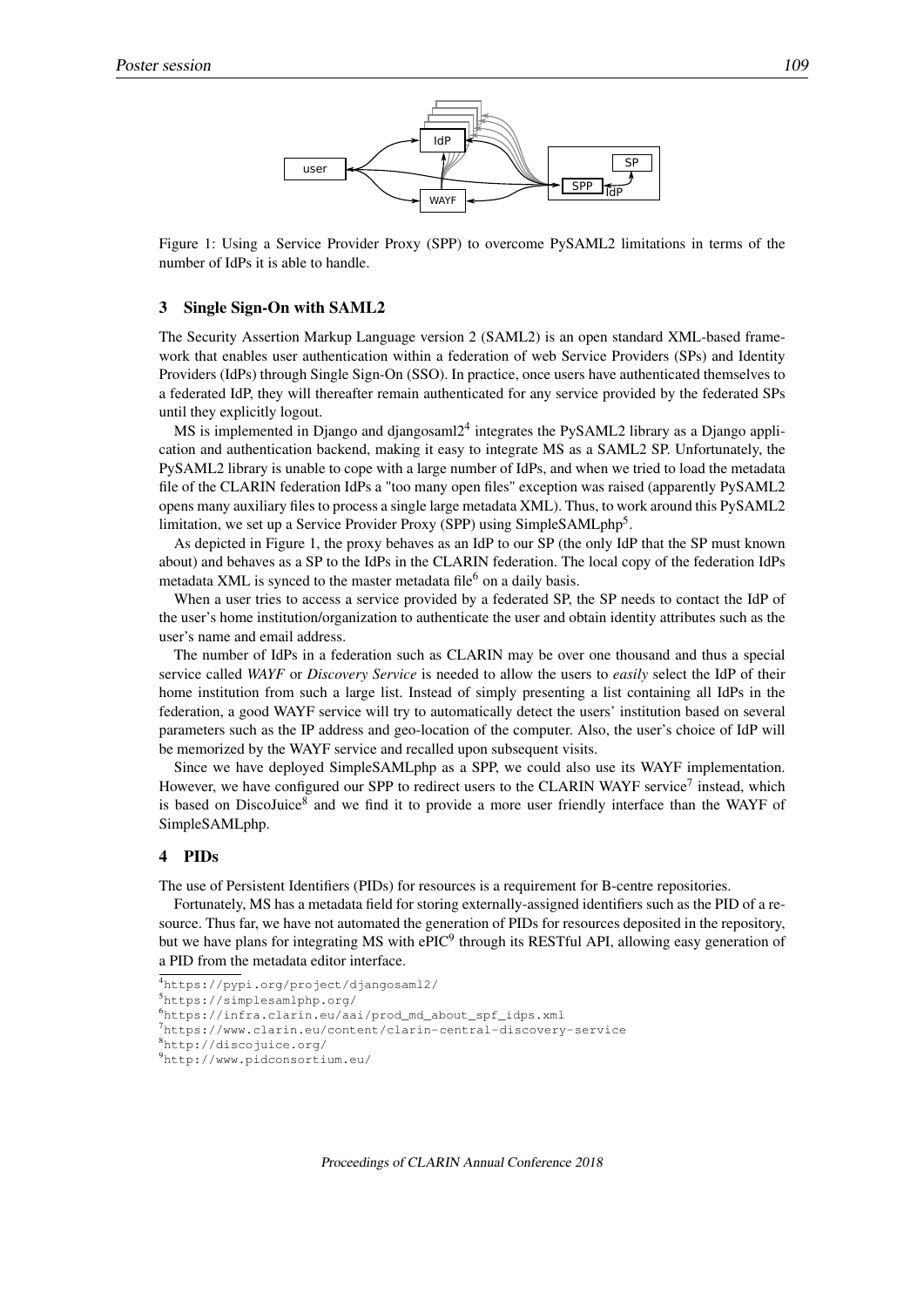## 5 Changes to the User Interface

MS project originally used the Blueprint CSS framework. However, since this framework was last updated on 14th of May 2011 and is missing a lot of modern website design features such as responsive design, we decided to change the MS interface to a more modern and robust alternative. As CLARIN has made available<sup>10</sup> an implementation of the interface guidelines as a Bootstrap theme, we decided to use this theme as the basis of our work on revitalizing the MS interface.

Bootstrap is easy to use, well documented and supports responsive design. This has made it very popular and is currently supported by a large community. Because the aforementioned CLARIN theme was built upon Bootstrap version 3, we are using that version instead of the newest version 4.

The CLARIN human interface guidelines<sup>11</sup> specify, among other things, the general page layout, the typography that should be used and the colour palette to be followed. With respect to the layout, MS already provides a very solid foundation but some changes are required to make PORTULAN / CLARIN comply with the guidelines.

The landing page of the repository allows searching and browsing the resources by means of a search box and a list of "Filter by" tags which implement a faceted search. Following the CLARIN guidelines that suggest secondary navigation to appear on the right-hand side of the page, these "Filter by" tags were moved to the right, as shown in Figure 2 (a).

The search box was sized down and moved to the upper right corner of the page (b).

In MS, the user had to hover the entry title to see a description of the resource, but we opted to make the description always visible, although clipped to a maximum of 300 characters, requiring less effort from the user to get to important information (c).

Furthermore, different resource and media types were conveyed to the user by adorning resource titles with different icons, which requires the user to hold a memory mapping between icons and their meaning. We replaced these icons with their textual meaning in a key-value structured presentation, which we find easier to assimilate, as shown in (d), (e) and (f) in the figure.

To minimize scrolling on today's wide screen monitors, we resized the page header to take up less vertical space, as shown in (g).

# 6 Conclusion

The repository of the PORTULAN / CLARIN centre is ready to enter production. We keep doing tests and rounding some sharp edges, but the main requisites for a B-centre repository seem to be ensured.

Ideally, MS should be ported to make use of more recent and supported versions of its dependencies, in particular Django, but the effort required is too high at this point. Therefore, to mitigate possible security flaws in MS and its outdated dependencies we decided to keep our repository running within a virtualized environment accessed through a reverse HTTP proxy. Despite the disadvantage of not being actively developed and supported, MS has the advantage (for us) of being implemented in Python and Django, which allows us to reuse knowledge of this language and framework in other components of the CLARIN / PORTULAN centre.

The next main step will be the CoreTrustSeal quality assessment procedure.

## Acknowledgements

We thank the executive staff of CELR at University of Tartu<sup>12</sup>, especially Neeme Kahusk, for providing us with their MS implementation of the OAI-PMH protocol and SAML2 configuration. We thank Esmeralda Pires from the FCCN (Portuguese Foundation for National Scientific Computation) for helping us with SAML2 questions.

<sup>10</sup>https://github.com/clarin-eric/base\_style

<sup>11</sup>https://office.clarin.eu/v/CE-2016-0794-CLARINPLUS-D3\_1.pdf

<sup>12</sup>https://keeleressursid.ee/en/center/people